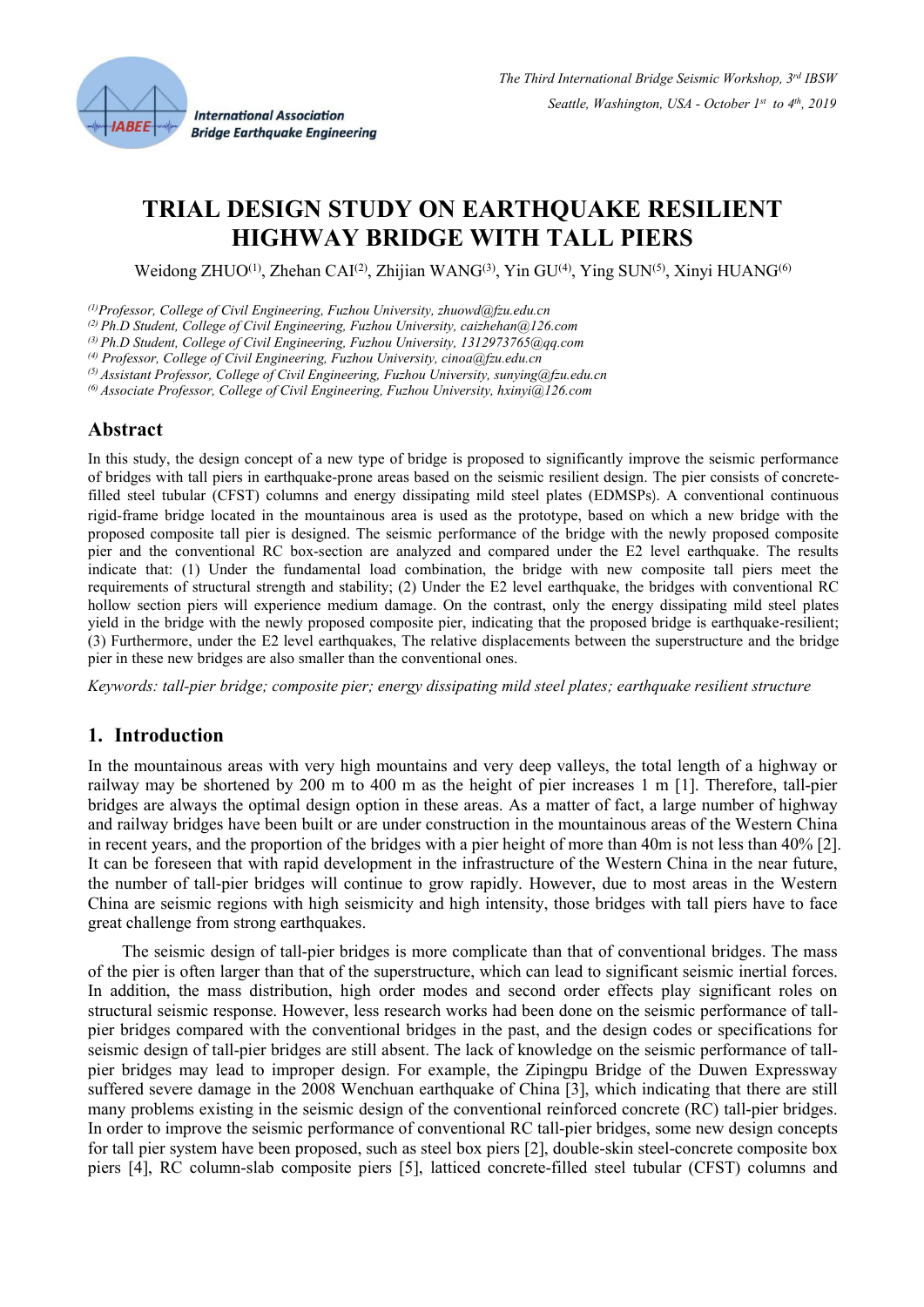CFST composite columns [6]. Although the bridges with these tall piers have better seismic performance and have been used in practical projects, the seismic design concepts and design procedures are not updated.

In recent years, the seismic design concept of bridges has been developed from earthquake resistant or mitigation to the post-earthquake resilient [7]. In addition, seismic resilience is the theme of the 16th World Earthquake Engineering (16WCEE, 2017) [8]. Based on the design concept of the seismic resilience, there are a number of ways to achieve structural resilience after earthquake through adopting rocking structure, self-centering structure, replaceable component and so on. Among them, the concept of replaceable component structure originally put forward by Roederand Popov [9], who proposed the design concept of "structural fuse" when studying eccentric braced steel frames. Tang et al. [10] firstly proposed the design concept of replaceable steel main tower that consists of steel columns and beams when designing the on the east span of the new San Francisco-Oakland Bay Bridge. McDaniel and Seible [11] found that the steel coupling beam served as a "structural fuse" and yielded under moderate and large earthquakes while the tower column remained elastic. Since then, more and more studies were conducted to develop the replaceable components in bridges. Some typical examples include the bi-steel columns with buckling restrained braces (BRB) and the bi-steel columns with steel energy dissipating coupling beams [12-14]. Xie and Sun [15] applied the double-column piers with buckling restrained braces (BRB) and steel energy dissipating beams in tall-pier bridges. The effectiveness of these replaceable components in controlling the seismic damage was validated through finite element (FE) analyses. Xu et al [16] proposed an energy dissipating tall pier that consisted of sacrificial concrete thin-walled slabs and four-limb concrete columns connected by steel coupling beams. Both pseudo-static tests and numerical simulations were conducted to verify the performance of the tall pier.

In this study, a new type of tall pier, which consists of CFST columns and energy dissipating mild steel plates (EDMSPs), is proposed based on the design concept of seismic resilience. A conventional RC continuous rigid-frame bridge with tall box-section pier located on the highway of mountainous area is taken as the prototype. The bridge isredesigned based by adopting the newly proposed composite tall pier. The static resistance and seismic behaviors of the new composite tall-pier bride are studied by the FE analyses. Furthermore, the seismic performance of the proposed bridge is compared with the conventional RC tall-pier bridge under the E2 level earthquake.

### **2. Design concept of new composite tall-pier bridge**

To date, there isstill no commonly recognized definition of tall piers over the world. In this study, the tall pier is defined as a pier that has a height of no less than 35m ora slenderness ratio of more than 60 [17]. The newly proposed composite tall pier consists of a four-limb CFST column and EDMSPs. The EDMSPs serve as both energy dissipating components and sacrificial components. Meanwhile, the I-shape steel beams are installed every 10~15 m to connect the four limbs of the CFST column. The schematic view of the proposed pier is shown in Fig.1.

The structural design concepts of the new composite tall-pier bridge are as follows:

(1) Under serviceability limit states: the four-limb CFST column and the EDMSPs form a box section to provide sufficient flexural and torsional stiffness. Meanwhile, the I-shape steel beams arranged along the height of the pier help to ensure the overall stability of the structure.

(2) Under E1 level earthquake: The structure remains elastic.

(3) Under E2 level earthquake: only the EDMSPs yield.The seismic input energy is dissipated by the hysteretic behavior of the EDMSPs, which in return reduce the stiffness of the pier and mitigate the seismic load. Only slight damage or elastic states are allowed for I-shape steel beams under the E2 level earthquake. And all the other components, including the CFST column, are designed to remain elastic.

In terms of bearing capacity design, the lateral and vertical loads transferred from the superstructure are mainly resisted by the four-limb CFST columns under the basic load combination. Under the seismic load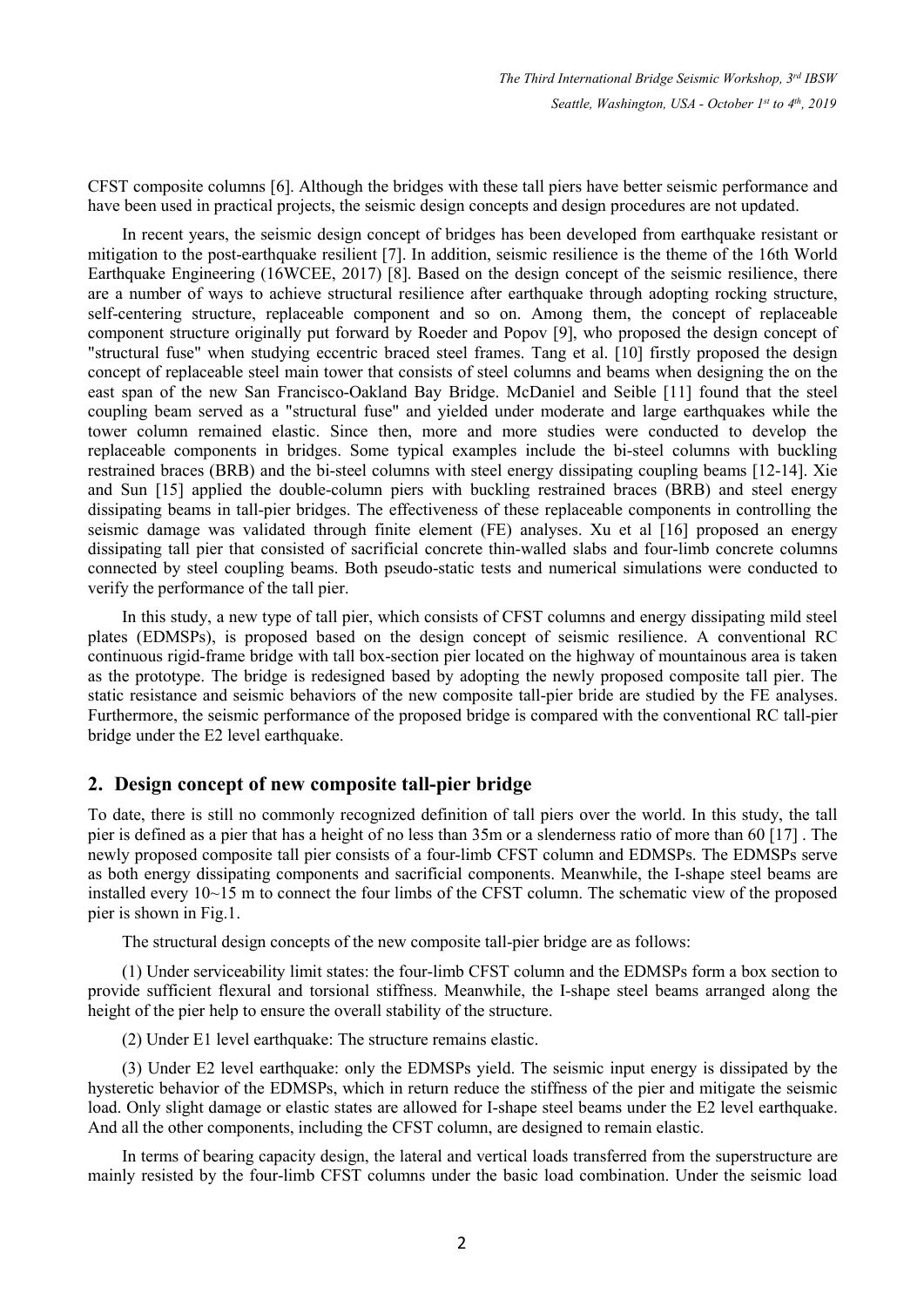combination, both the lateral and vertical loads are still mainly resisted the four-limb CFST columns, while the EDMSPs and the I-shape steel beams also participate in resisting part of the lateral load.



Fig.1 – Concept of innovative pier with composite section

Compared with the conventional RC tall-pier bridge, the advantages of the new composite tall-pier bridge are as follows:

(1) Static performance: the new composite tall pier has the same advantages as the conventional RC/steel box-section tall pier. Meanwhile, due to the vertical axial loads are mainly resisted by the CFST columns, the problem of local bulking in conventional box-section steel pier can be avoided.

(2) Seismic performance: the new composite tall pier has the same advantages as the structure equipped with energy dissipating devices. The EDMSPs help to dissipate the seismic energy and can be replaced quickly. The design concept of seismic resilience for tall-pier bridges can be achieved by properly design.

(3) Construction: the new composite tall pier has the same characteristic of rapid construction as the steel structure.

# **3. Design of new composite tall-pier bridge**

### **3.1. The prototype bridge**

In this study, a tall-pier bridge located at the highway in the mountainous area is used as the prototype as shown in Fig.2. The span arrangement is  $57.5 \text{ m}+105 \text{ m}+57.5 \text{ m}$ . The substructure is a prestressed concrete continuous rigid box-shaped girder, composed of a variable-section single-box section. C50 concrete with a compressive strength of 50 MPa is used in the girder. The height of the girder at the mid-support is 6.0m. It reduces to 2.6m at the mid-span and the end of the side span. The lower edge of the girder is a second-order parabola. The 2#, 3# main piers are RC box-shape section piers constructed with C40 concrete with a compressive strength of 40 MPa. The height of the main pier (i.e., *H*) is 48m. The width of the pier in the in transverse direction (i.e., *a*) is 6m and the longitudinal width (i.e., b) is 5m. The thickness of the box-section  $(i.e., t)$  is 0.8m. The GPZ(II)3DX and GPZ(II)3SX supports are installed on the 1# and 4# piers.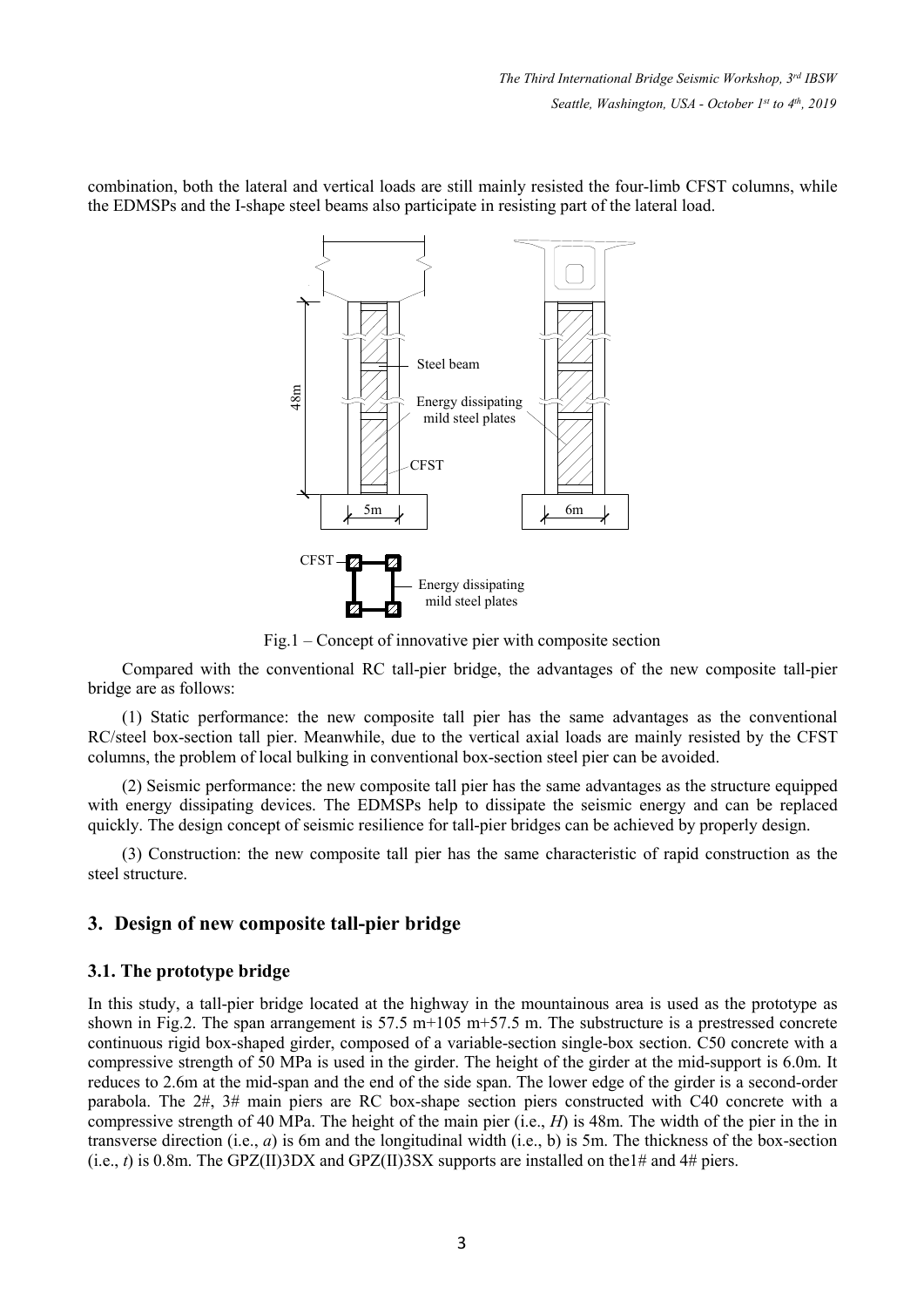*The Third International Bridge Seismic Workshop, 3 rd IBSW Seattle, Washington, USA - October 1 st to 4 th , 2019*



Fig.2 –Layout of the prototype bridge

### **3.2. Redesign of the prototype bridge**

In order to improve the earthquake resilience of the prototype bridge, the proposed new composite tall pier is adopted to replace the original RC box-section pier. Note that the other parts of the bridge remain unchanged. In order to better compare with the original bridge, the following principles are followed when designing the new composite section tall pier:

(1) The axial load bearing capacity of the new composite tall pier is equivalent to the prototype pier;

(2) The height and flexural stiffness in the longitudinal direction of the new composite tall pier are equivalent to those of the original one.

Based on the above design principle, the structural details of the new composite tall pier were determined as follows: (1) Q345 steel and C50 concrete are used in the four-limb CFST column. The sectional dimension is  $1.2 \text{m} \times 1.2 \text{m}$  with a thickness of  $25 \text{mm}$ . The sectional steel ratio is  $8.16\%$ . The EDMSP between the concrete-filled steel tubular columns is made of LYP100 low-yield point steel plate with a thickness of is 25mm. The mechanical properties of the LYP100 are shown in Table 1, which meets the requirements of"Low yield strength steel plate for construction" (GB/T 28905-2012). In addition, the Q345 I-shaped steel beams with a sectional dimension of 400×146×14.5/16.5mm are installed every 12m along the height of the pier.

|       |        |     | [Yield strength Tensile strength Elongation ratio Impact property |
|-------|--------|-----|-------------------------------------------------------------------|
| 81MPa | 239MPa | 55% | 193J                                                              |

Table 1 – Basic mechanical properties of LYP100 steel

It is calculated that the axial compression ratios of the conventional RC tall pier and the new composite tall pier are 0.192 and 0.199, respectively. Hence, the axial compression ratio is considered to be the same for the two types oftall pier. Moreover, the longitudinal flexural stiffness ofthe conventional RC box section tall pier and the new composite tall pier is computed as  $1.07 \times 109$  kN·m<sup>2</sup> and  $1.02 \times 109$  kN·m<sup>2</sup>, respectively. Therefore, the new composite tall-pier bridge has similar sectional properties as those of the conventional one.

### **3.3. Static analysis of the new composite tall-pier bridge**

The static analysis of the new composite tall-pier bridge model is implemented in Midas Civil2019. The P-Δ effect is considered in the analysis of the construction process.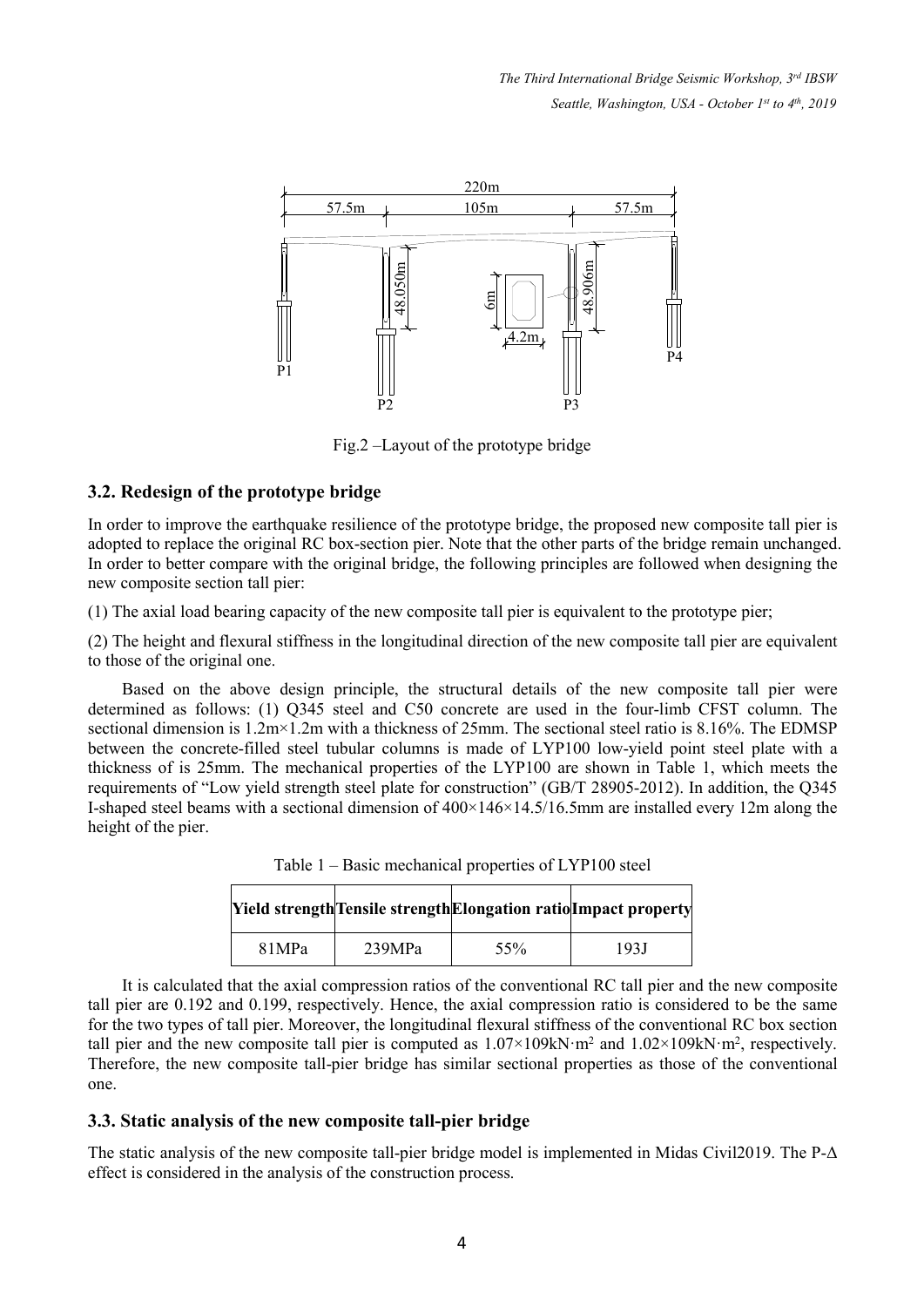According to the "Technical specification for structures with concrete-filled rectangular steel tube members" (CECS 159:2004), the bending moments of the principal plane of a rectangular concrete filled steel tubular column should meet the requirements of Eq.  $(1)$  and Eq.  $(2)$  simultaneously:

$$
\frac{N}{N_{\text{un}}} + (1 - \alpha_{\text{c}}) \frac{M}{M_{\text{un}}} \le \frac{1}{\gamma} \tag{1}
$$

$$
\frac{M}{M_{\rm un}} \le \frac{1}{\gamma} \tag{2}
$$

where *N* is the design value of the axial compressive force; *M* is the design value of the bending moment;  $\alpha_c$ is the working load factor of the concrete; *N*un is the designed value of the sectional compressive bearing capacity; *M*un is the design value of the sectional flexural capacity; *γ* is the structural importance coefficient, which is taken as 1.1.

At the same time, Eq. (3) should also be met to ensure the out-of-plane stability:

$$
\frac{N}{\phi N_{\text{un}}} + \frac{\beta M}{1.4 M_{\text{un}}} \le \frac{1}{\gamma} \tag{3}
$$

where  $\varphi$  is the compression stability coefficient;  $\beta$  is the equivalent bending moment coefficient.

Table 2 lists the design combination of the internal forces of the new composite tall pier under the basic load combination. The results indicate that the four-limb CFST column meets the requirements of the load bearing capacity and stability.

According to the calculation results, the maximum Mises stress of the EDMSP under the basic load combination is 76.2 MPa, which is less than the yield design value of 81 MPa. Hence, the EDMSP remain elastic under such condition.

### **4. Seismic performance analysis**

#### **4.1.FE** models of the bridges

The FE models of the prototype bridge and the new bridge with the proposed composite tall piers are established in ABAQUS. For the conventional RC tall-pier bridge, the B31 elements (i.e., 2-node threedimensional first-order Timoshenko beam element) are used to model the girder. The girder is assumed to remain elastic. Furthermore, the tall piers are also modeled by the B31 element. The reinforcement is defined on the B31 element by the \*rebar keyword. The Concrete02 model and the USteel01 model (kinematic hardening elastoplastic uniaxial constitutive model) in the PQ-Fiber subroutine developed by the Department of Civil Engineering of Tsinghua University are adopted for the constitutive models of concrete and steel, respectively. The basin type support is simulated by Cartesian link element. The stiffness is infinite along the fixed direction. In the active direction, the bidirectional ideal elastoplastic model is adopted for the link element.

For the new composite tall-pier bridge, the superstructure and the basin type support adopt the same modeling strategy as the prototype bridge. The four limbs of the CFST column and the I-shape steel beams are also modeled by the B31 element. The steel tube is defined by the \*rebar keyword. The USteel01 material in the PQ-Fiber subroutine is adopted for the steel tube. Meanwhile, the confinement effect of the concrete is considered by the constitutive model proposed by Han<sup>[18]</sup>. The EDMSPs are modeled by the S4R shell elements. Nine Simpson integral points are defined along the thickness of the shell. The bi-linear plastic material with Von Mises yield criterion in ABAQUS is used for the I-shape steel beam and EDMSP. The connections between the EDMSPs and CFST limbs/steel beam are modeled using the "tie" command.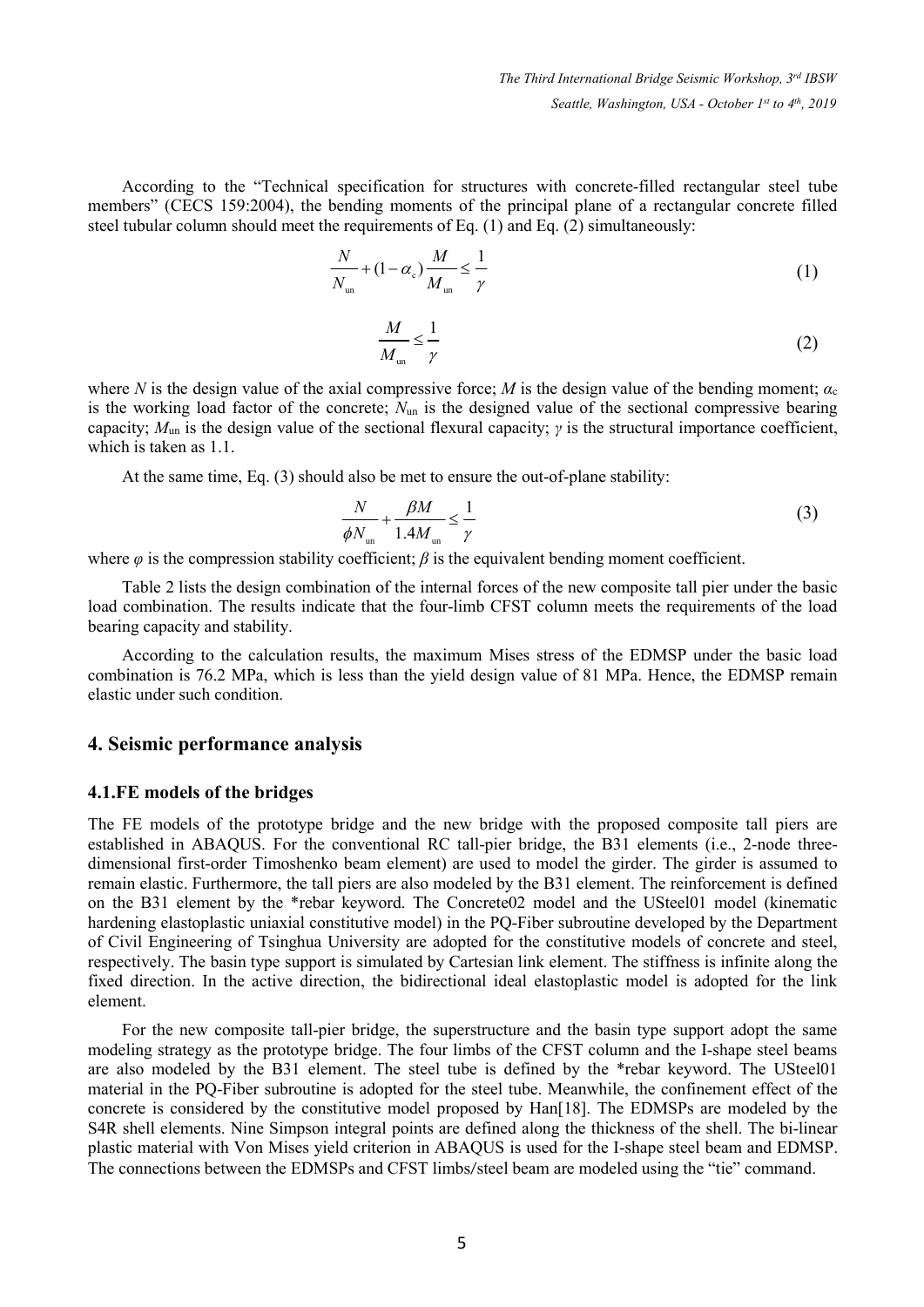*The Third International Bridge Seismic Workshop, 3 rd IBSW Seattle, Washington, USA - October 1 st to 4 th , 2019*

Furthermore, the influence of the soil-structure interaction is considered by the equivalent boundary spring element at the bottom of the pier. In addition, the effects of structural geometric nonlinearities are considered in the analyses.

|                 |                            |       | Design combination of the<br>interal forces |                     | <b>Results</b>      |
|-----------------|----------------------------|-------|---------------------------------------------|---------------------|---------------------|
| Control section | <b>Internal force type</b> |       | Axial force/Bending moment/                 |                     |                     |
|                 |                            | kN    | kN·m                                        | <b>Equation (1)</b> | <b>Equation (3)</b> |
|                 | Maximum axial force        | 15461 | $-3468$                                     | 0.342               | 0.689               |
| Left limb       | Minimum axial force        | 4368  | $-1753$                                     | 0.120               | 0.226               |
| (top)           | Maximum bending moment     | 4626  | $-1324$                                     | 0.111               | 0.218               |
|                 | Minimum bending moment     | 15202 | -3897                                       | 0.351               | 0.697               |
|                 | Maximum axial force        | 13064 | 924                                         | 0.228               | 0.501               |
| Left limb       | Minimum axial force        | 1967  | 2373                                        | 0.102               | 0.166               |
| (bottom)        | Maximum bending moment     | 6419  | 3392                                        | 0.201               | 0.365               |
|                 | Minimum bending moment     | 8612  | $-95$                                       | 0.135               | 0.309               |
|                 | Maximum axial force        | 13265 | $-2820$                                     | 0.289               | 0.585               |
| Right limb      | Minimum axial force        | 3181  | 2731                                        | 0.131               | 0.224               |
| (top)           | Maximum bending moment     | 5521  | 2853                                        | 0.171               | 0.312               |
|                 | Minimum bending moment     | 10163 | $-3047$                                     | 0.248               | 0.484               |
|                 | Maximum axial force        | 20660 | $-635$                                      | 0.336               | 0.759               |
| Right limb      | Minimum axial force        | 8613  | 2788                                        | 0.216               | 0.419               |
| (bottom)        | Maximum bending moment     | 12887 | 3588                                        | 0.306               | 0.603               |
|                 | Minimum bending moment     | 15376 | $-1317$                                     | 0.276               | 0.599               |

Table  $2 -$  Design forces and checking results of CFST Columns

Based on the above FE models, the modal analyses are firstly conducted to compare the dynamic properties of the conventional RC tall-pier bridge and the new composite tall-pier bridge. The results are summarized in Table 3, indicating that the two bridges have similar dynamic properties.

| Modal  |                                            | Period (s)                        |                                                          |
|--------|--------------------------------------------|-----------------------------------|----------------------------------------------------------|
| number | <b>Conventional RC</b><br>tall-pier bridge | New composite<br>tall-pier bridge | <b>Vibration mode</b>                                    |
|        | 2.191                                      | 2.072                             | 1 <sup>st</sup> -order transverse symmetrical bending    |
|        | 1.676                                      | 1.635                             | $1st$ -order vertical bending                            |
|        | l.262                                      | 1.243                             | 1 <sup>st</sup> -order transverse anti-symmetric bending |

Table 3 – Comparison of the vibration modes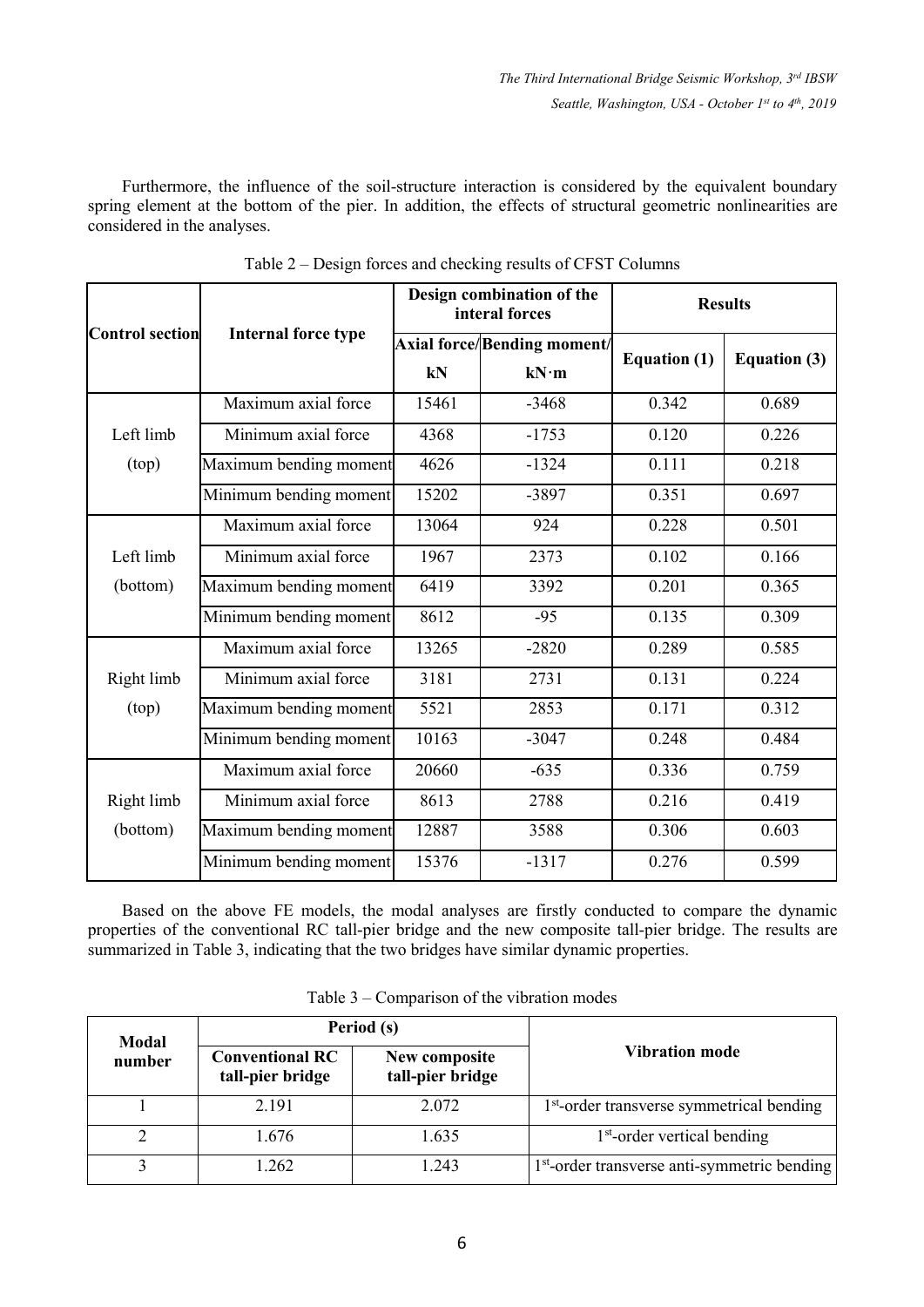*The Third International Bridge Seismic Workshop, 3 rd IBSW Seattle, Washington, USA - October 1 st to 4 th , 2019*

### **4.2. Seismic response analysis**

#### 4.2.1. Ground motion input

According to the site condition of the prototype bridge, three sets of ground motion are selected based on the I-class site, of which 2 sets are natural ground motion records and the other one is an artificial for ground motion sets. The magnitudes of the selected ground motions are adjusted according to the seismic design intensity of the bridge (i.e., VIII degree). Each ground motion set contains three components and all three components are input simultaneously. The bridges are analyzed under both E1 and E2 level earthquake. The maximum seismic responses under 3 sets of ground motions are recorded.

#### 4.2.2. Seismic responses under E1 level earthquake

For the RC box-section tall-pier bridge, the maximum curvature in longitudinal direction at the top of the main pier is 1.275e-4. The maximum curvature in transverse direction of the bridge is1.392e-6. Both of the curvature values are less than the yield curvatures.Note that according to the bending moment-curvature analysis results, the yield curvatures of the main pier in longitudinal and transverse directions are 5.606e-4 and 3.910e-4, respectively. At the bottom of the bridge, the maximum curvature in the longitudinal direction is 1.144e-4, while it is 3.801e-5 in the traverse direction. Both values are less than the yield curvatures (5.821e-4 and 4.4047e-4 in the longitudinal and transverse directions, respectively). Therefore, the RC tall pier bridge remains elastic under E1 level earthquake.

For the new composite tall piers, under E1 level earthquake, the maximum curvature at the top and bottom of the main pier are 5.296e-4 and 2.390e-4, respectively. Both values are less than the yield curvature (2.703e-3 and 2.775e-3, respectively). Meanwhile, the maximum stress ofsteel beam is 75MPa, which is less than its yield stress (345MPa). The maximum stress of EDMSPs is also less than its yield stress (81MPa). Therefore, the new composite tall-pier bridge is still in elastic state. Table 4 compares the maximum displacement responses of bridge under E1 level earthquake. The results indicate that the lateral displacements of the new composite tall-pier bridge are smaller than the conventional RC tall-pier bridge.

|                 |                                                        | Maximum displacement/cm |                                                           |         |  |
|-----------------|--------------------------------------------------------|-------------------------|-----------------------------------------------------------|---------|--|
| <b>Position</b> | <b>Direction</b>                                       | tall-pier bridge        | <b>Conventional RC</b> New composite tall<br>-pier bridge | Ratio   |  |
| Top of piers    | Longitudinal                                           | 6.31                    | 4.71                                                      | $-25%$  |  |
| Top of piers    | Transverse                                             | 5.58                    | 2.73                                                      | $-51\%$ |  |
|                 | Relative displacement between superstructure and piers | 8.73                    | 6.99                                                      | $-20%$  |  |

#### 4.2.3. Seismic response under E2 level earthquake

For the conventional RC tall-pier bridges, the modified Park-Ang damage index is used to define the damage state of the main pier [19]. Table 5 lists the damage index and corresponding damage levels of the control section of the RC box-section main pier under the E2 level earthquake. It can be seen from Table 5 that moderate damage occurs in the 2# and 3# main piers under the E2 level earthquake.

For the new composite tall piers, under the E2 level earthquake, the maximum curvatures at the top and bottom of the CFST column in the main pier are 1.243e-3 and 1.096e-3, respectively, which are smaller than the yield curvature. Therefore, the four limbs of the CFST columns remain elastic. The maximum Mises stress of the steel beam is 220 MPa, which is less than the yield stress (345 MPa). Thus, the steel beams also remain elastic. Fig.3 shows the typical Mises stress distribution of the EDMSPs under E2 level earthquake. The EDMSPs have yielded to a large extent and help to dissipate the seismic energy.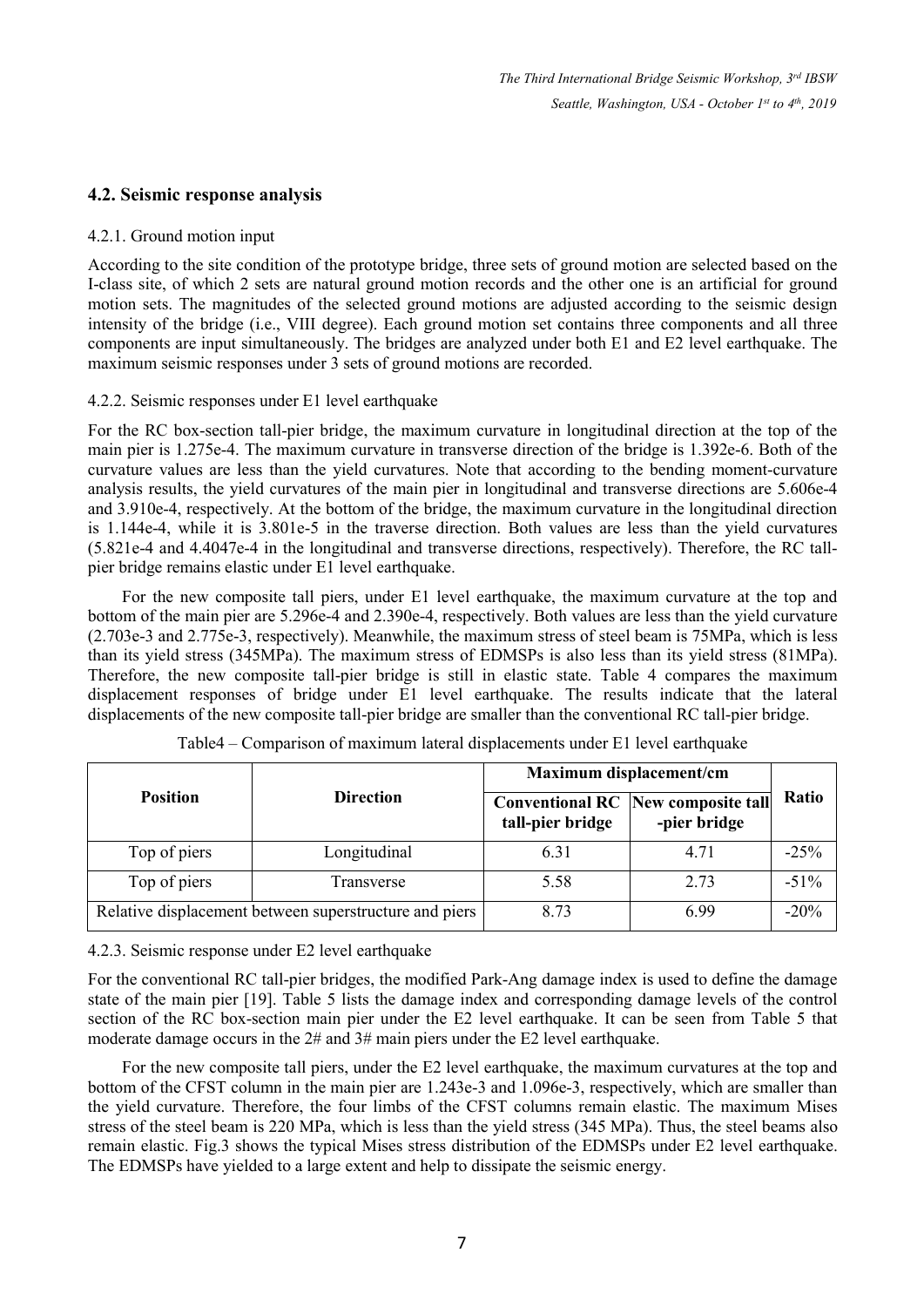| Main pier | <b>Control section</b> | Longitudinal |          | <b>Transverse</b>                                         |          |
|-----------|------------------------|--------------|----------|-----------------------------------------------------------|----------|
|           |                        |              |          | Damage index   Damage level   Damage index   Damage level |          |
| 2#        | <b>Bottom</b>          | 0.28         | Moderate | 0.36                                                      | Moderate |
|           | Top                    | 0.13         | Slight   | 0.00                                                      | No       |
| 3#        | <b>Bottom</b>          | 0.29         | Moderate | 0.39                                                      | Moderate |
|           | Top                    | 0.14         | Slight   | 0.00                                                      | No       |

Table 5 – Damage indices and corresponding damage states of RC main piers



Fig.3 – Stress distribution of the EDMSPs: (a) bottom plate (longitudinal); (b) top plate (longitudinal); (c) bottom plate (transverse); (d) top plate (transverse)

Both the maximum displacement responses of the bridges under E2 level earthquake are summarized in Table 6. The maximum displacement of the new composite tall-pier bridge is significantly smaller than that of the conventional one under E2 level earthquake. Furthermore, after adopting the new composite tall pier, the maximum displacements of the main pier in the longitudinal and transverse directions are reduced by 35% and 58%, respectively. And the maximum relative displacement between the girder and the side pier is reduced by 25%.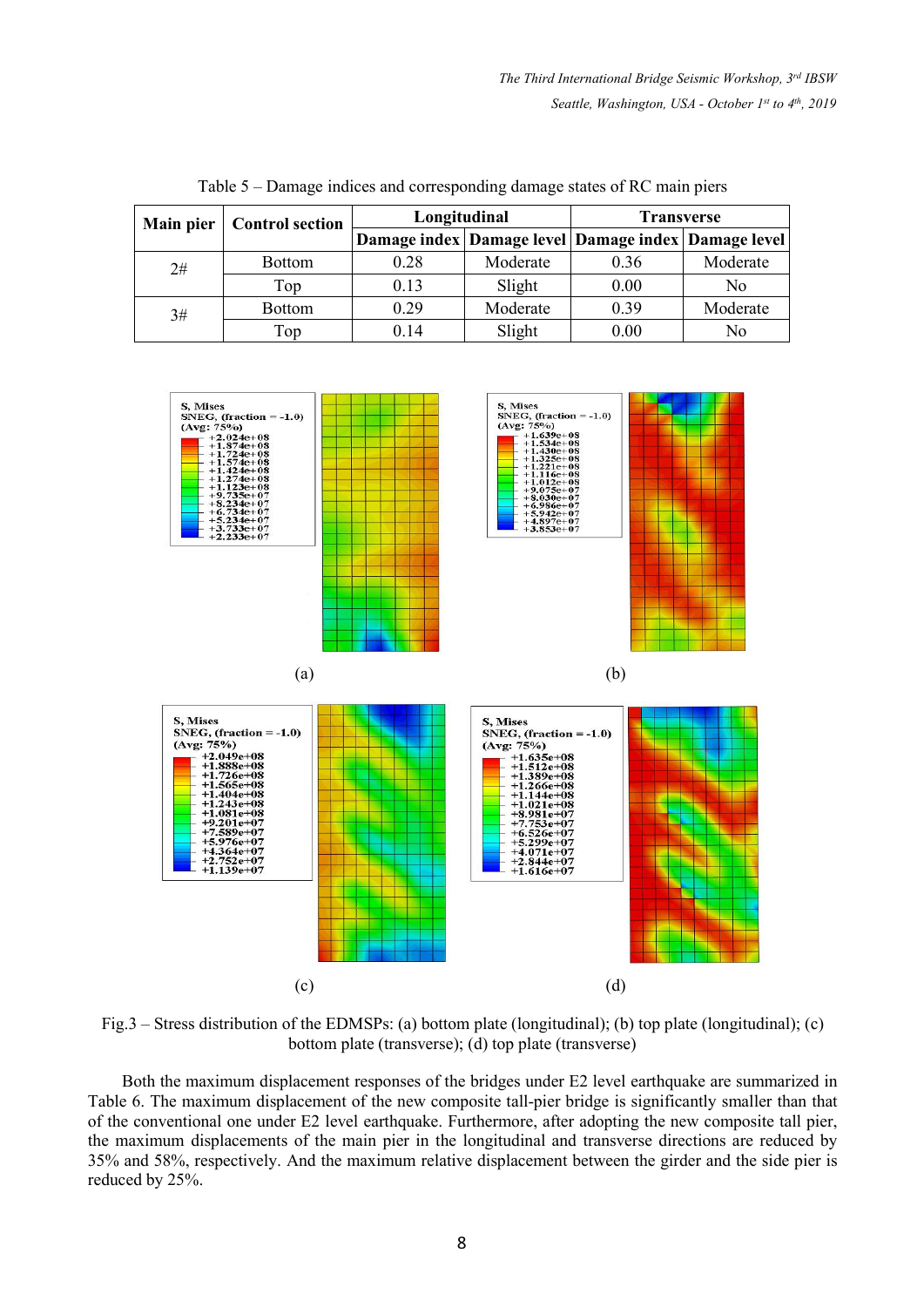|                 |                                                        | Maximum displacement/cm |                                                           |        |
|-----------------|--------------------------------------------------------|-------------------------|-----------------------------------------------------------|--------|
| <b>Position</b> | <b>Direction</b>                                       | tall-pier bridge        | <b>Conventional RC</b> New composite tall<br>-pier bridge | Ration |
| Top of piers    | Longitudinal                                           |                         | 22.06                                                     | 35%    |
| Top of piers    | Transverse                                             | 45.21                   | 18.98                                                     | 58%    |
|                 | Relative displacement between superstructure and piers | 39.20                   | 29.58                                                     | 25%    |

Table 6 – Comparison of maximum lateral displacements under E2 level earthquake

# **5. Conclusions**

Based on the design principle of seismic resilient structure, the structural design concept of a new type of composite tall pier,which consists of four-limb CFST column and EDMSPs, is proposed in this study. A typical tall-pier bridge in mountainous area isused as the prototype and redesigned with the new composite bridge. Both static and seismic performances of the conventional RC tall-pier bridge and the new composite tall-pier bridge are compared. The main conclusions are as follow:

- (1) Under basic load combination, the new composite tall-pier bridge can provide a satisfying load bearing capacity and stability.
- (2) Under E1 level earthquake, the new composite tall-pier bridge remains elastic and has smaller lateral displacement response than the conventional RC box-section tall-pier bridge.
- (3) Under E2 level earthquake, the main pier of the conventional RC box-section tall-pier bridge experiences moderate damage. While in the new composite tall-pier bridge, only the replaceable EDMSPs experience
- <sup>a</sup> large extent of plastic deformations, indicating the characteristic of seismic resilient.(4) Under E2 level earthquake, the new composite tall-pier bridge has <sup>a</sup> small displacement response than the conventional RC box-section tall-pier bridge due to the additional damping provided by the EDMSPs.

# **6. Acknowledgements**

The authors gratefully acknowledge the National Natural Science Foundation of China (Grant Nos. 51878180), and the Transportation Science and Technology Development Project of Fujian Province (Grant Nos. 201803).

# **7. References**

- [1] Wang KH (2014): Seismic research on bridges (second edition). *China Communications Press*, Beijing, China. (in Chinese)
- [2] Zong ZH , Xia J, Xu CR (2014): Seismic study of tall piers of large-span bridges: an overview and research development. *Journal of Southeast Universit*y *(Natural Science Edition)*, **43(**2),45-452. (in Chinese)
- [3] Chen LS, Zhuang WL, Zhao HQ, et al (2012): Reconnaissance of highway seismic damage in Wenchuan earthquake. *China Communications Press*, Beijing, China. (in Chinese)
- [4] Xia J, Zong Z, Xu C, et al (2016): Seismic performance of double-skin steel-concrete composite box piers: Part I- Bidirectional quasi-static testing. *Journal of Southeast University*, **32**(1): 58-66. (in Chinese)
- [5] Zhou YQ, Zhang YZ, Ye MX, et al (2013): Seismic performance of new type column-slab tall piers in double column model of railway bridge. *Journal of Central South University (Science and Technology)*, **44**(6): 2506-2514. (in Chinese)